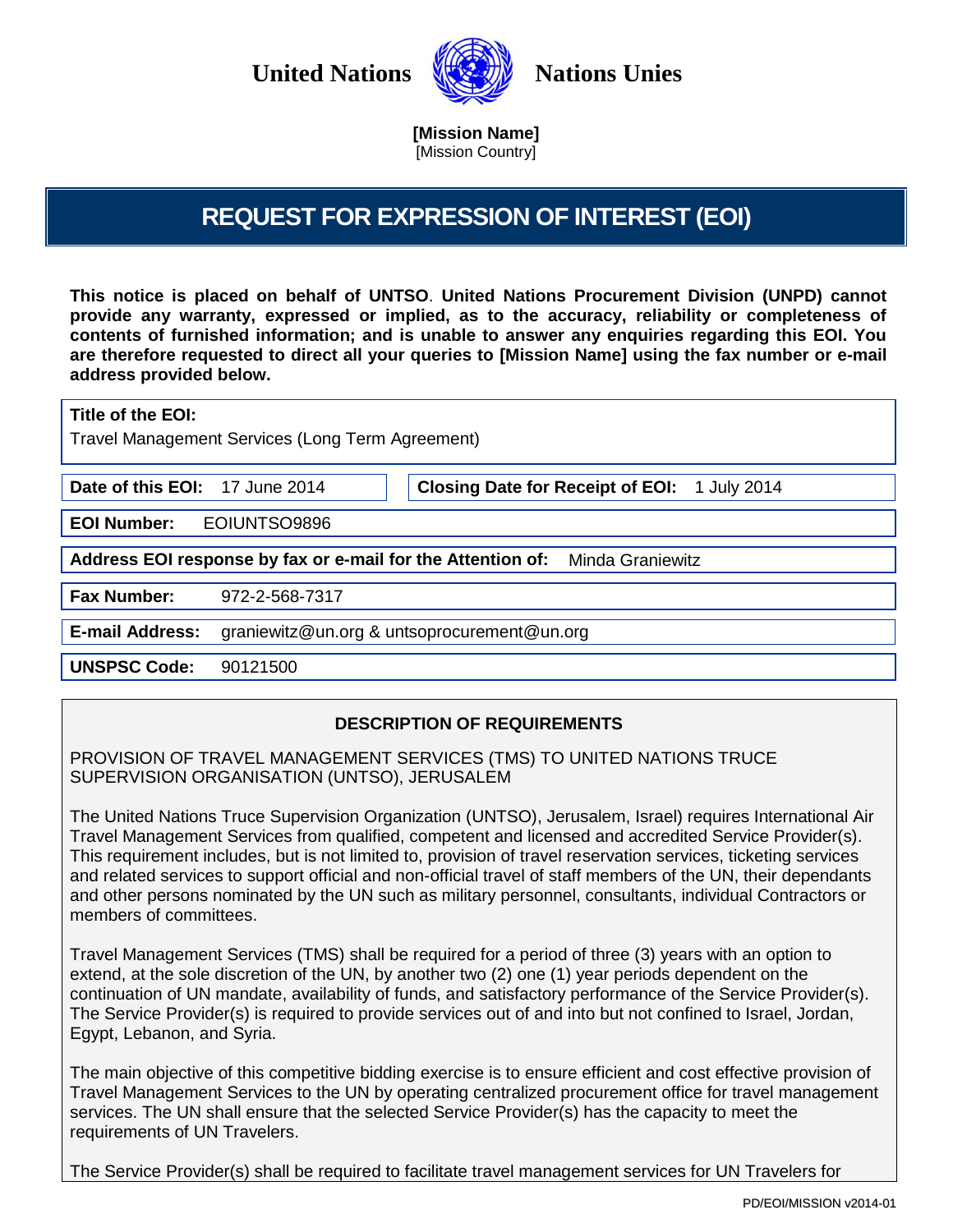official and non-official purposes in accordance with the UN travel policy that emphasizes the most direct and cost effective route. The Service Provider(s) should be able to provide services out of all of the above mentioned countries through own chain of travel agencies or a series of sister companies through which it shall issue tickets to ensure that UN receives the lowest possible rates on all services mentioned hereunder.

Travel Reservations:

The Service Provider(s) shall provide core travel reservations, ticketing and related services in conjunction with official travel as authorized, including, but not limited to:

The Service Provider(s) will process all requested airline, hotel, car rental and rail reservations in compliance with the UN travel policy. Air travel will be ticketed using the lowest available fare using, whenever possible, UN preferred carriers.

The Service Provider(s) shall accept reservation requests from UNTSO Travel Unit by telephone, fax, walkin, email, and/or online systems.

The Service Provider(s) will establish a process to facilitate all methods of booking reservations to maximize efficiency for the UN. Electronic processing of online reservations will be implemented, where possible, to enable maximization of staffing at all travel operations. The UN's customized ERP solution is SAP software.

Unless otherwise requested, the Service Provider(s) will calculate the lowest logical airfare and ensure that the UN receives the best possible price.

## **SPECIFIC REQUIREMENTS / INFORMATION (IF ANY)**

#### **NOTE**

Information on tendering for the UN Procurement System is **available free of charge** at the following address:<https://www.ungm.org/Public/Notice>

Only the United Nations Global Marketplace (UNGM) has been authorised to collect a nominal fee from vendors that wish to receive automatically Procurement Notices or Expressions Of Interest. Vendors interested in this Tender Alert Service are invited to subscribe on [http://www.ungm.org](http://www.ungm.org/)

*Vendors interested in participating in the planned solicitation process should complete the Vendor Response Form of this EOI and send it via fax or email to [\[Mission Name\]](#page-0-0) [\(UNTSO\)](#page-0-1) before the closing date set forth above.*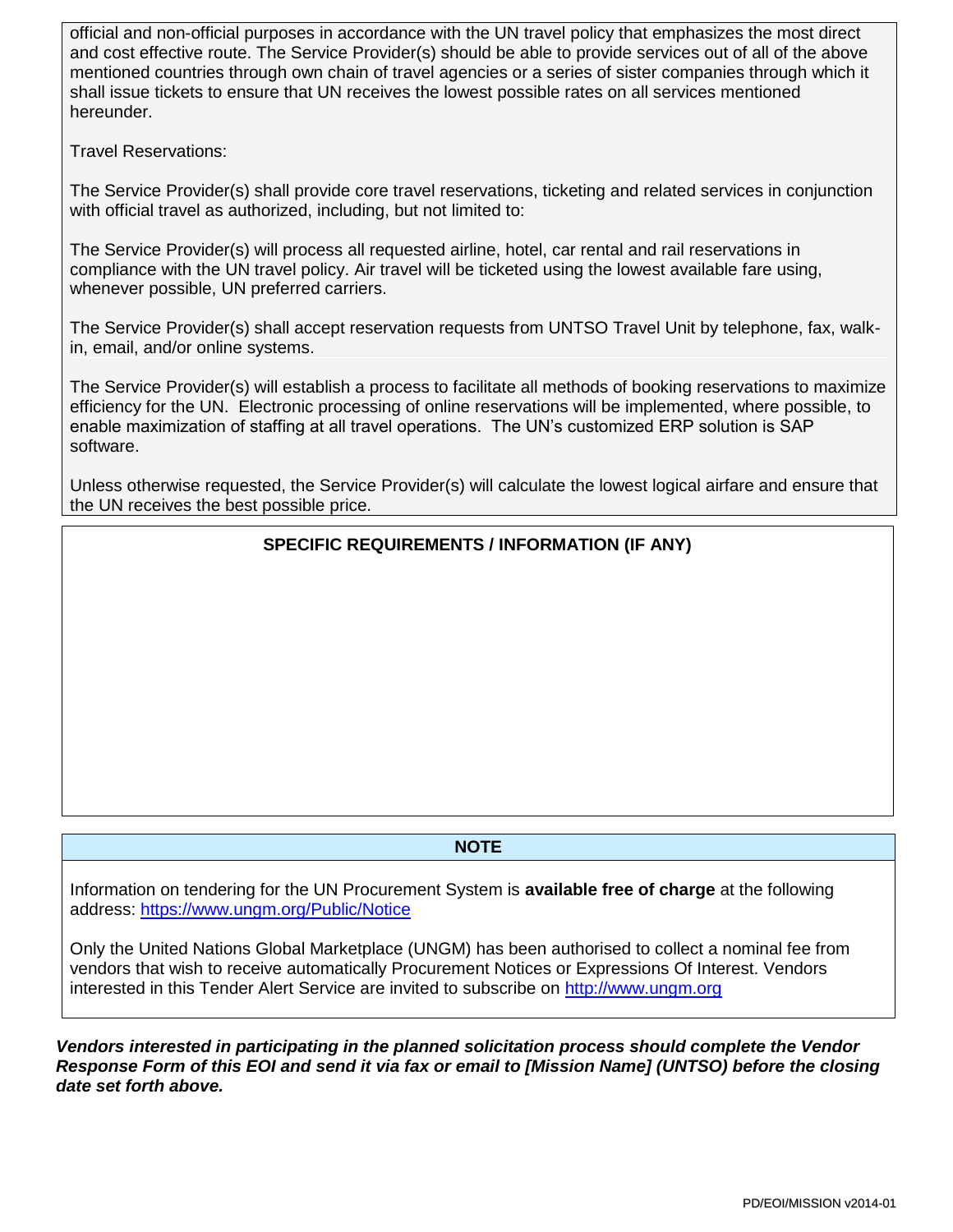# **VENDOR RESPONSE FORM**

**TO:** [Minda Graniewitz](#page-0-2) **EOI Number:** [EOIUNTSO9896](#page-0-3)

**FROM:**

**SUBJECT:** [Travel Management Services \(Long Term Agreement\)](#page-0-5)

### **NOTICE**

- Companies can only participate in solicitations of the UN Secretariat after completing their registration (free of charge) at the United Nations Global Marketplace [\(www.ungm.org\)](http://www.ungm.org/).
- As you express interest in the planned solicitation by submitting this response form, please verify and ensure that your company is registered under its **full legal** name with the **UN Secretariat** on the United Nations Global Marketplace [\(www.ungm.org\)](http://www.ungm.org/).
- We strongly recommend all companies to register at least at **Level 1** under the United Nations Secretariat prior to participating in any solicitations.

*To be completed by the Vendor (All fields marked with an '\*' are mandatory)*

## **COMPANY INFORMATION**

## **UN Global Market Place (UNGM) Vendor ID Number\*:**

**Legal Company Name** (Not trade name or DBA name) **\*:**

**Company Contact \*:**

**Address \*:**

**City \*: State : State : State : State :** 

**Postal Code \* :**

**Country \*:**

**Phone Number \*: Fax Number \*:**

| <b>Email Address *:</b> |  |
|-------------------------|--|
| <b>Company Website:</b> |  |

We declare that our company fully meets the prerequisites A, B, C, D, E and F, for eligibility to register with the United Nations as outlined in the paragraph 1 of the EOI INSTRUCTIONS page.

Signature :\_\_\_\_\_\_\_\_\_\_\_\_\_\_\_\_\_\_\_\_\_\_\_\_\_\_\_\_\_ Date:\_\_\_\_\_\_\_\_\_\_\_\_\_\_\_\_\_\_\_

Name and Title :\_\_\_\_\_\_\_\_\_\_\_\_\_\_\_\_\_\_\_\_\_\_\_\_\_\_\_\_\_

PD/EOI/MISSION v2014-01